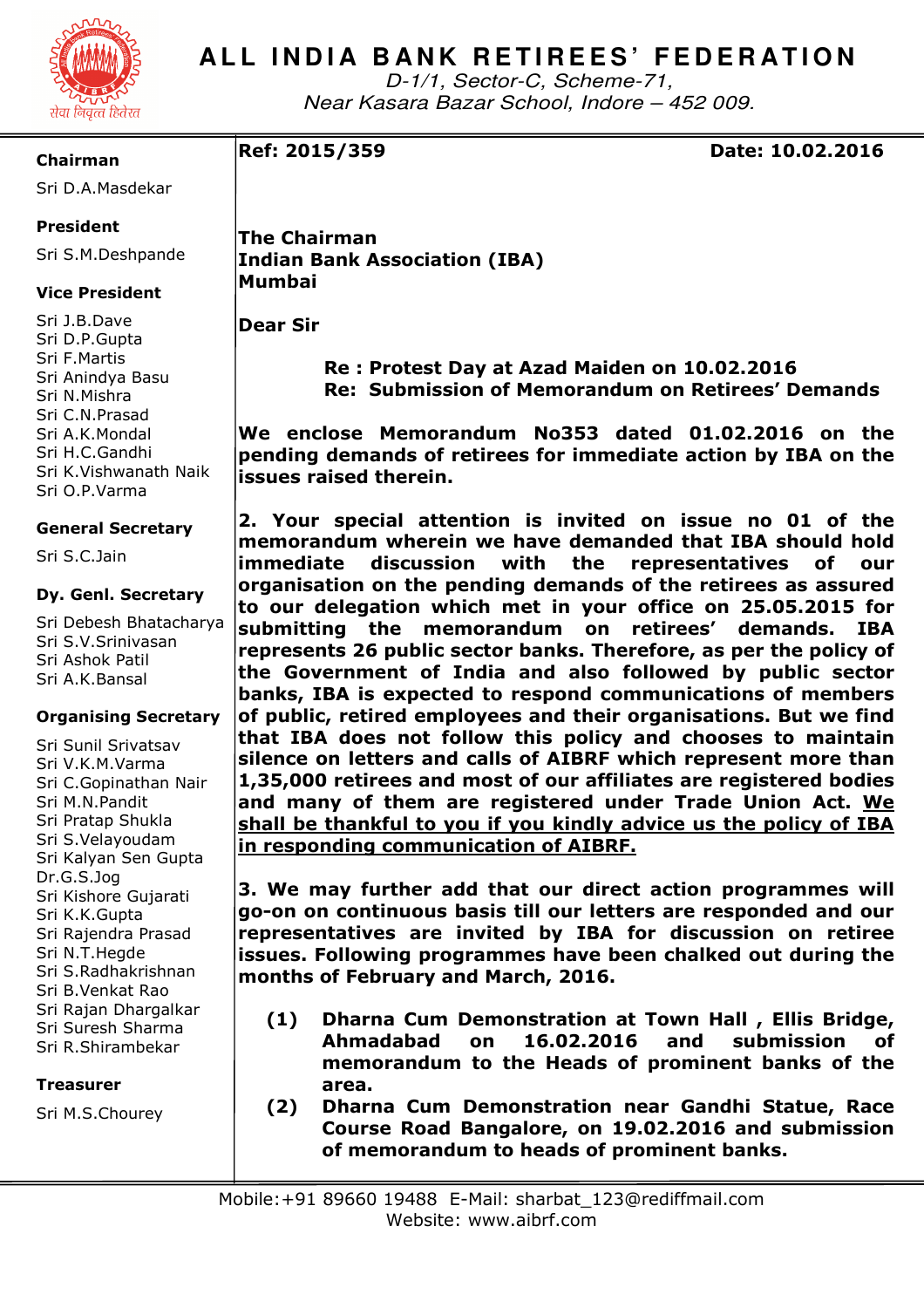

# ALL INDIA BANK RETIREES' FEDERATION

D-1/1, Sector-C, Scheme-71, Near Kasara Bazar School, Indore – 452 009.

### **Chairman**

Sri D.A.Masdekar

# **President**

Sri S.M.Deshpande

# **Vice President**

Sri J.B.Dave Sri D.P.Gupta Sri F.Martis Sri Anindya Basu Sri N.Mishra Sri C.N.Prasad Sri A.K.Mondal Sri H.C.Gandhi Sri K.Vishwanath Naik Sri O.P.Varma

# **General Secretary**

Sri S.C.Jain

# **Dy. Genl. Secretary**

Sri Debesh Bhatacharya Sri S.V.Srinivasan Sri Ashok Patil Sri A.K.Bansal

#### **Organising Secretary C.C.**

Sri Sunil Srivatsav Sri V.K.M.Varma Sri C.Gopinathan Nair Sri M.N.Pandit Sri Pratap Shukla Sri S.Velayoudam Sri Kalyan Sen Gupta Dr.G.S.Jog Sri Kishore Gujarati Sri K.K.Gupta Sri Rajendra Prasad Sri N.T.Hegde Sri S.Radhakrishnan Sri B.Venkat Rao Sri Rajan Dhargalkar Sri Suresh Sharma Sri R.Shirambekar

# **Treasurer**

Sri M.S.Chourey

**(3) Dharna cum Demonstration programme on 14.03.2016 in the cities of Hyderabad, Vijawada, Guntur and Vishakhapatnam in the state of Andhra Pradesh and Telagana.** 

- **(4) Dharna cum Demonstration programme 0n 23rd February 2016 in Thrissur Kerala State Committee of AIBRF and submission of the memorandum to the heads of Catholic Syrian Bank and Dhan Laxmi Bank.**
- **(5) Meeting in delegations to the Central Ministers and Members of Parliament during the month of March, 2016 drawing their attention and seeking their intervention towards IBA policy of not responding our communications affecting lakhs of our retiree members and maintaining complete silence in last 10 years.**

 **With Regards** 

 **Yours Sincerely** 

# **(S.C.JAIN ) GENERAL Secretary**

**(1)Dr.Sudershan Natchippan, Honourable Member of Parliament and Chairman, Parliamentary Committee on Public Grievances and Justice.** 

**We request you to refer the Parliamentary Committee meeting held in Delhi on 08.02.0216 on the representations submitted by AIBRF and our affiliate IOB Retirees' Association. You were kind enough to issue suitable direction to IBA to dispose of retiree issues in consultation with our representatives.** 

**(2) Dr. Kirit Somaiya, Honourable Member of Parliament (Lok Sabha)** 

**We request you to refer our memorandum on retiree demands submitted to you and subsequent meeting of our delegation in your office on 06.02.2016 when you assured us to take up the matter with appropriate authorities for early action in the matter.** 

**(3) Shri Baijanta Panda, Honourable Member of Parliament (Lok Sabha)**